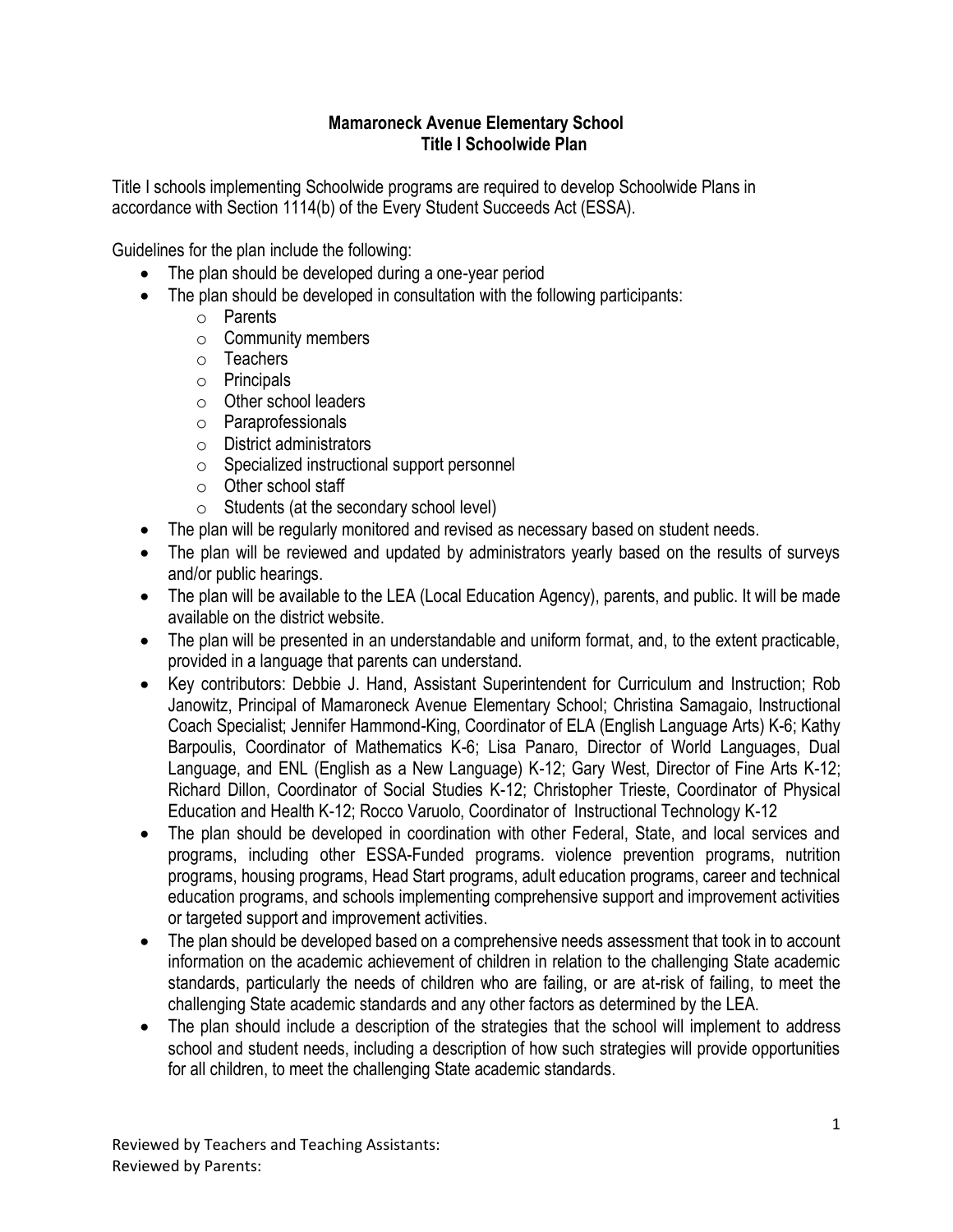- The plan should include a description of the strategies that the school will implement to address school and student needs, including a description of how such strategies will use methods and instructional strategies that strengthen the academic program in the school.
- The plan should include a description of the strategies that the school will implement to address school and student needs, including a description of how such strategies will increase the amount and quality of learning time.
- The plan should include a description of the strategies that the school will implement to address school and student needs, including a description of how such strategies will help provide an enriched and accelerated curriculum, which may include programs, activities, and courses necessary to provide a well-rounded education.
- The plan should include a description of the strategies that the school will implement to address school and student needs, including a description of how such strategies will address the needs of all children in the school, but particularly the needs of those at risk of not meeting the challenging State academic standards, through activities which may include:

Counseling, school-based mental health programs, specialized instructional support services, mentoring services, and other strategies to improve students' skills outside the academic subject areas.

Preparation for and awareness of opportunities for postsecondary education and the workforce, which may include career and technical education programs and broadening secondary school students' access to coursework to earn postsecondary credit while still in high school (such as Advanced Placement, International Baccalaureate, dual or concurrent enrollment, or early college high schools).

Implementation of a schoolwide tiered model to prevent and address problem behavior, and early intervening services, coordinated with similar activities and services carried out under the Individuals with Disabilities Education Act

Professional development and other activities for teachers, paraprofessionals, and other school personnel to improve instruction and use of data from academic assessments, and to recruit and retain effective teachers, particularly in high need subjects.

Strategies for assisting preschool children in the transition from early childhood education programs to local elementary school programs.

If program funds are consolidated, the plan should identify the specific State, local, and Federal programs, and amount of funds from each program that will be consolidated in the schoolwide program.

| <b>Components</b>                                                                                                                                                                                                                                          | <b>Summary of Actions</b>                                                                                                                                                                                                                                                                                                                    |
|------------------------------------------------------------------------------------------------------------------------------------------------------------------------------------------------------------------------------------------------------------|----------------------------------------------------------------------------------------------------------------------------------------------------------------------------------------------------------------------------------------------------------------------------------------------------------------------------------------------|
| A comprehensive needs assessment of the entire school<br>(including the needs of migrant children as defined in<br>Section 1306) with information about the academic<br>achievement of children in relation to the state student<br>achievement standards. | <b>Surveys of teachers</b><br>Analysis of benchmark assessments<br>(CFAs, DIBELS, Math Inventory, Reading<br>Inventory, IRLA and ENIL)<br><b>Review and analysis of NYS Assessments</b><br>(Math, ELA, NYSELAT, and Science)<br><b>Responsive Classroom Kaleidoscope</b><br>п<br>observation results<br><b>Feedback from parent meetings</b> |

## **Addressing the Components of a Schoolwide Plan**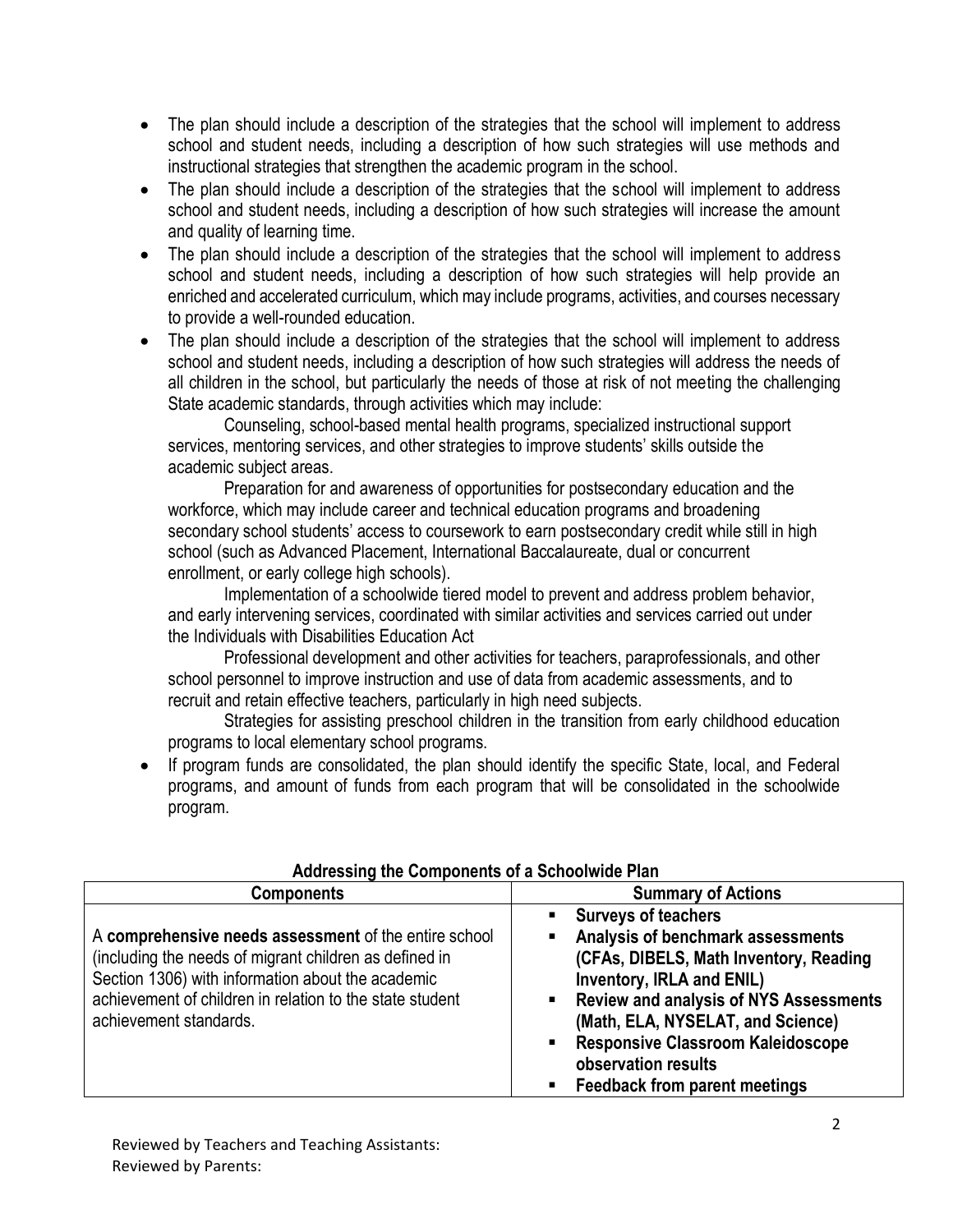|                                                                                                                                                                                                                                                                                                                                                                                                                                                                   | <b>Teacher observation data</b><br>$\blacksquare$                                                                                                                                                                                                                                                                                                                                                                                                                                                                                                                                                                                                                                                                                                                                                                                                                    |
|-------------------------------------------------------------------------------------------------------------------------------------------------------------------------------------------------------------------------------------------------------------------------------------------------------------------------------------------------------------------------------------------------------------------------------------------------------------------|----------------------------------------------------------------------------------------------------------------------------------------------------------------------------------------------------------------------------------------------------------------------------------------------------------------------------------------------------------------------------------------------------------------------------------------------------------------------------------------------------------------------------------------------------------------------------------------------------------------------------------------------------------------------------------------------------------------------------------------------------------------------------------------------------------------------------------------------------------------------|
|                                                                                                                                                                                                                                                                                                                                                                                                                                                                   | Professional development evaluations<br>٠                                                                                                                                                                                                                                                                                                                                                                                                                                                                                                                                                                                                                                                                                                                                                                                                                            |
| Schoolwide reform strategies that:<br>Provide opportunities for all children to meet the<br>state's proficient and advanced levels of student<br>academic achievement.                                                                                                                                                                                                                                                                                            | Implementation of vertically cohesive,<br>٠<br>standards-based curricula (aligned to NYS<br><b>Next Generation Standards)</b><br>Tiered instruction to meet the needs of all<br><b>learners</b><br>Strategic use of support staff, including<br><b>Instructional Coach Specialists, two</b><br>reading specialists, one math specialist,<br><b>ENL teachers, enrichment teachers (VRE</b><br>and Math), and Teaching Assistants<br>Use of research-based standards-aligned<br>supplemental resources<br>1:1 access to technology devices (iPads)<br>and the use of blended learning programs<br>and learning management systems<br>(Schoology and Seesaw)<br><b>Enrichment opportunities for all K-5</b><br>including Project Lead the Way (PLTW)<br><b>Engineering enrichment, Visual Reasoning</b>                                                                 |
| Schoolwide reform strategies that:<br>Use effective methods and instructional strategies<br>based on scientific research that:<br>• Strengthen the core academic program in the<br>school.<br>• Increase the amount and quality of learning<br>time, before-and after-school and summer<br>programs opportunities, and a rich and<br>accelerated curriculum.<br>• Include strategies for meeting the educational<br>needs of historically underserved populations | enrichment (VRE), and Math enrichment<br>$\blacksquare$<br>Intentional focus on development of<br>foundational reading skills using a<br>structured and sequential decoding/word<br>work program (Fundations) and explicit<br>phonemic awareness instruction (Heggerty)<br>Implementation of reader's workshop with<br>targeted, standards-aligned whole class<br>and small group instruction<br>Robust and culturally reflective classroom<br><b>libraries</b><br>Coherent curriculum map that includes<br>foundational mathematics topics in a<br>standards-aligned progression of learning<br>using a workshop instructional delivery<br>model<br><b>Project Lead the Way (PLTW) Engineering</b><br>enrichment program for all<br><b>Elementary Summer School Program (K-3)</b><br>٠<br>to target students at risk of not meeting<br>their grade level benchmarks |
| Schoolwide reform strategies that:<br>Address the needs of all children in the school,                                                                                                                                                                                                                                                                                                                                                                            | Use of embedded formative assessment to<br>$\blacksquare$<br>provide targeted small group instruction                                                                                                                                                                                                                                                                                                                                                                                                                                                                                                                                                                                                                                                                                                                                                                |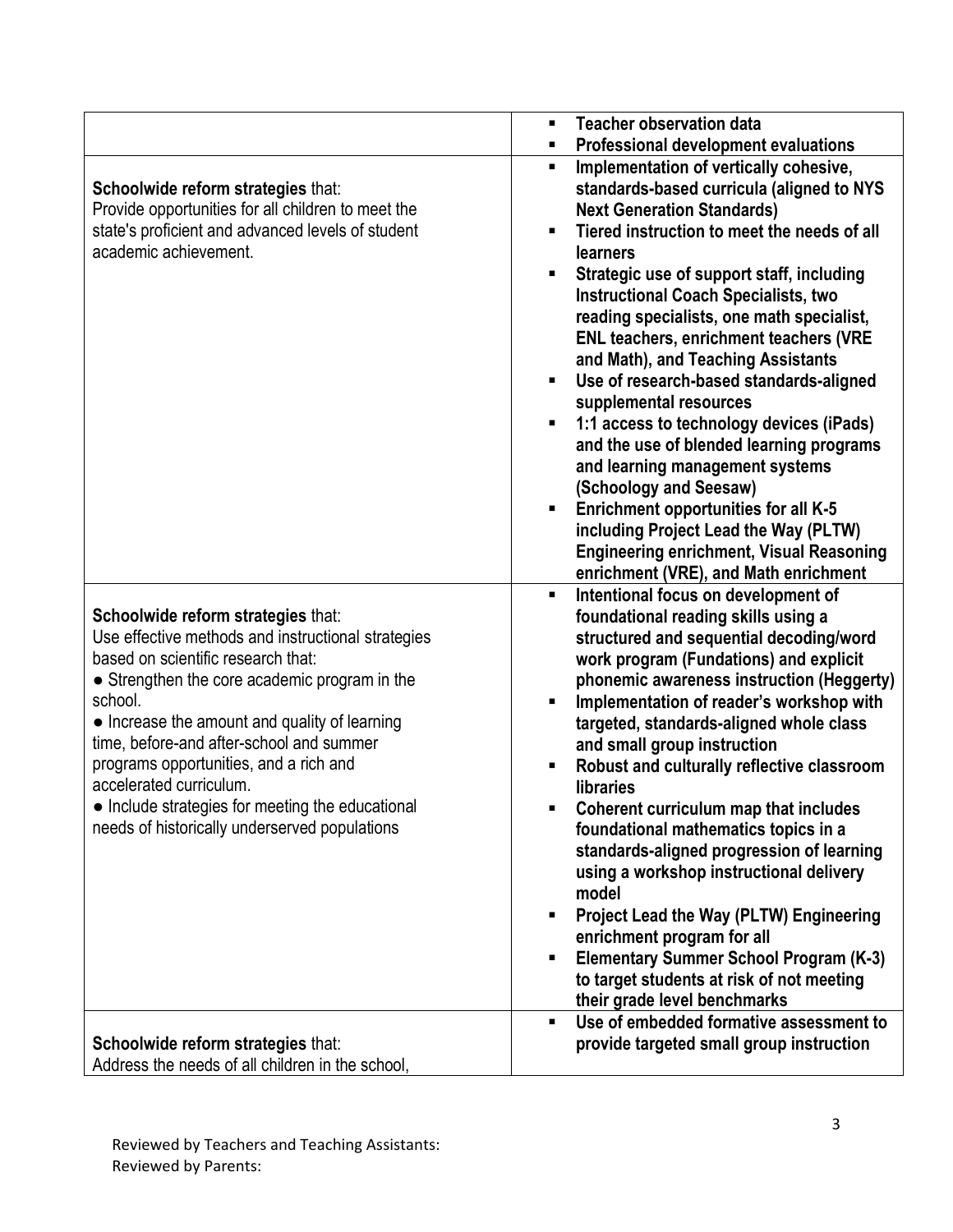| especially those of low achieving children and those at risk<br>of not meeting the state academic content<br>standards who are members of a population targeted<br>• AIS teachers - assess based district measures,<br>state test results, teacher recommendation,<br>academic performance. AIS provided to students<br>who do not meet academic standards by the schoolwide<br>program. The services of such a program might include:<br>• Counseling, pupil services, and mentoring services<br>• College and career awareness and preparation,<br>such as college and career guidance, personal finance<br>education, and innovative teaching methods, which may<br>include applied learning and team-teaching strategies.<br>• The integration of vocational and technical<br>education programs.<br>• Address how the school will determine if such<br>needs have been met.<br>• Are consistent with the state plan and any local<br>improvement plans | Ongoing progress monitoring and frequent<br>RTI (Response to Intervention) data<br>meetings<br>Intervention Block small group instruction<br>informed by data – students are grouped by<br>need and instructed by highly-qualified<br>intervention specialists, as well as<br>classroom teachers.<br><b>Extended Day programs that offer targeted</b><br>п<br>support as well as enrichment to students<br>who are performing below benchmark in<br><b>Math and/or ELA</b><br>Districtwide Summer School program for<br>students K-5 in need of additional support<br>Full time social worker and full-time school<br>psychologist to meet the social, emotional,<br>and learning needs of students as well as<br>to provide support to families.<br>Elementary guidance program                                                                                              |
|-------------------------------------------------------------------------------------------------------------------------------------------------------------------------------------------------------------------------------------------------------------------------------------------------------------------------------------------------------------------------------------------------------------------------------------------------------------------------------------------------------------------------------------------------------------------------------------------------------------------------------------------------------------------------------------------------------------------------------------------------------------------------------------------------------------------------------------------------------------------------------------------------------------------------------------------------------------|-------------------------------------------------------------------------------------------------------------------------------------------------------------------------------------------------------------------------------------------------------------------------------------------------------------------------------------------------------------------------------------------------------------------------------------------------------------------------------------------------------------------------------------------------------------------------------------------------------------------------------------------------------------------------------------------------------------------------------------------------------------------------------------------------------------------------------------------------------------------------------|
| Instruction by properly licensed teachers.                                                                                                                                                                                                                                                                                                                                                                                                                                                                                                                                                                                                                                                                                                                                                                                                                                                                                                                  | All teachers in the White Plains School<br>ш<br>District are certified by NYS in the subject<br>areas or grade levels that they are teaching<br><b>Teaching Assistants hold appropriate NYS</b><br>п<br>certifications                                                                                                                                                                                                                                                                                                                                                                                                                                                                                                                                                                                                                                                        |
| High-quality and on-going professional<br>development for teachers, principals, and<br>paraprofessionals and, if appropriate, pupil services<br>personnel, parents, and other staff to enable all children in<br>the school to meet the state academic content standards.                                                                                                                                                                                                                                                                                                                                                                                                                                                                                                                                                                                                                                                                                   | <b>District level Staff Development</b><br>ш<br><b>Center/Teacher Center that offers courses</b><br>and workshops to teachers and teaching<br>assistants in alignment with district goals<br><b>Building level professional development</b><br>Ξ<br>team plans additional learning experiences<br>that occur during faculty meetings,<br>conference days, and ongoing grade level<br>meetings.<br>Districtwide Curriculum Coordinators in<br>$\blacksquare$<br>Math, ELA, Fine Arts, Social Studies,<br>Science, ENL/Dual Language, and Health,<br><b>Wellness, and Physical Education</b><br>Districtwide professional learning and<br>п<br>assessment calendar issued annually<br><b>Instructional Coach Specialists that</b><br>п<br>support classroom embedded professional<br>learning via coaching residencies<br>Partnerships with SWBOCES and<br>п<br><b>PNWBOCES</b> |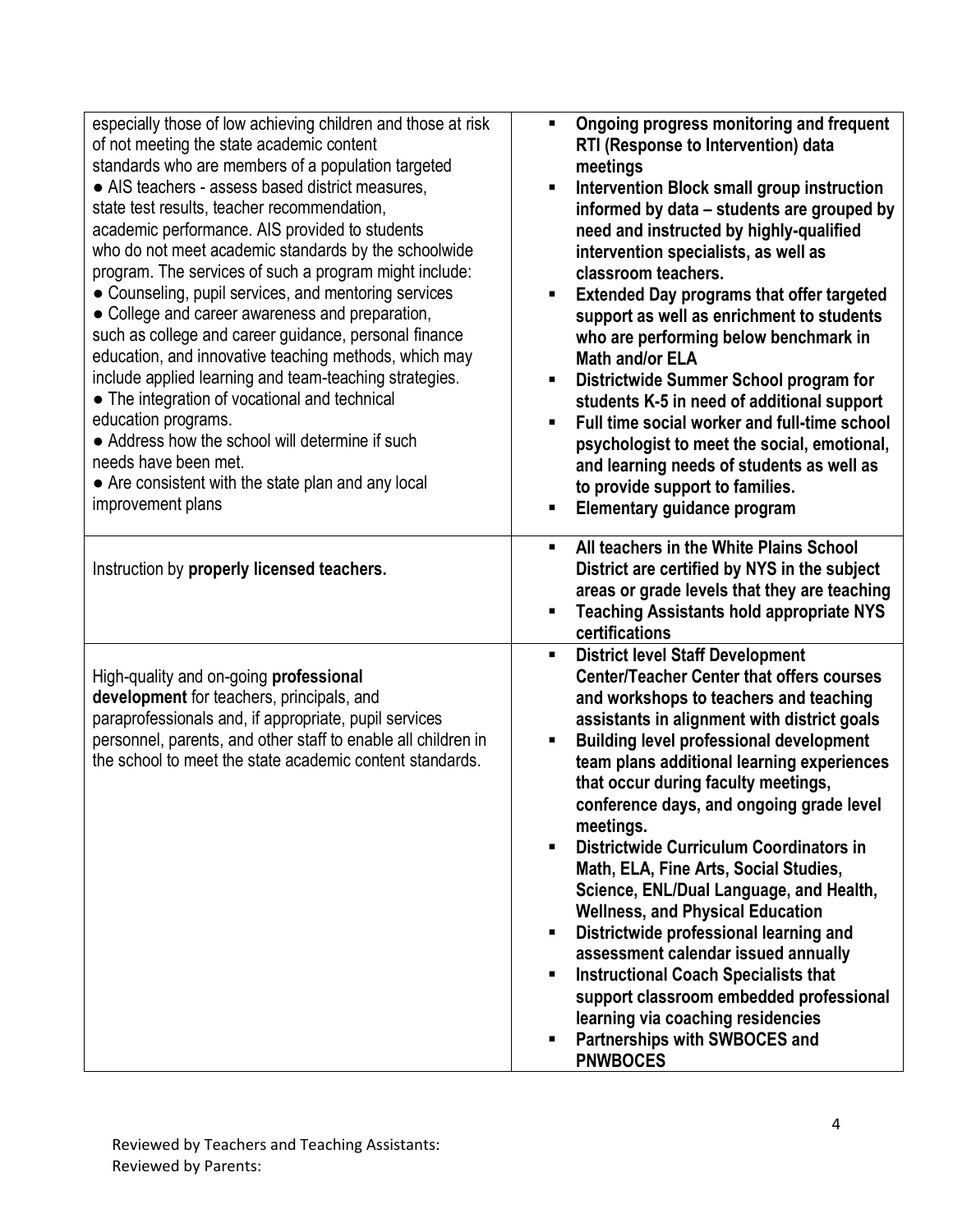|                                                            | Strategic use of consultants (HMH, ARC,<br>٠<br>IDE, Wilson) for coaching and ongoing<br>professional development in targeted areas<br>Principals engage in ongoing professional<br>development through the Administrators'<br><b>Retreat, Professional Growth and</b><br><b>Leadership Development meetings, and</b><br>partnerships with BOCES and other<br>educational supports, including colleges<br>and universities<br><b>Teaching Assistants are included in</b><br>professional learning opportunities<br>Targeted professional learning in the use of<br>technology is offered by the Office of<br><b>Instructional Technology (in-district</b><br>support)<br><b>Participation on Curriculum Review</b><br><b>Committees</b> |
|------------------------------------------------------------|-----------------------------------------------------------------------------------------------------------------------------------------------------------------------------------------------------------------------------------------------------------------------------------------------------------------------------------------------------------------------------------------------------------------------------------------------------------------------------------------------------------------------------------------------------------------------------------------------------------------------------------------------------------------------------------------------------------------------------------------|
|                                                            | Unparalleled access to professional<br>٠                                                                                                                                                                                                                                                                                                                                                                                                                                                                                                                                                                                                                                                                                                |
| Strategies to attract licensed teachers to                 | learning opportunities                                                                                                                                                                                                                                                                                                                                                                                                                                                                                                                                                                                                                                                                                                                  |
| high-need schools.                                         | Highly competitive salary schedule                                                                                                                                                                                                                                                                                                                                                                                                                                                                                                                                                                                                                                                                                                      |
|                                                            | Welcoming and collegial work environment                                                                                                                                                                                                                                                                                                                                                                                                                                                                                                                                                                                                                                                                                                |
|                                                            | New Teacher Orientation program (in<br>п                                                                                                                                                                                                                                                                                                                                                                                                                                                                                                                                                                                                                                                                                                |
|                                                            | August) and course (monthly meetings)                                                                                                                                                                                                                                                                                                                                                                                                                                                                                                                                                                                                                                                                                                   |
|                                                            | Mentoring program for first year teachers<br>and long-term substitutes                                                                                                                                                                                                                                                                                                                                                                                                                                                                                                                                                                                                                                                                  |
|                                                            | Participated in regional Diversity Hiring Fair                                                                                                                                                                                                                                                                                                                                                                                                                                                                                                                                                                                                                                                                                          |
|                                                            | <b>Annual Title I Parent Meeting</b><br>٠                                                                                                                                                                                                                                                                                                                                                                                                                                                                                                                                                                                                                                                                                               |
| Strategies to increase Family Engagement                   | <b>Active Parent Teachers Association</b>                                                                                                                                                                                                                                                                                                                                                                                                                                                                                                                                                                                                                                                                                               |
| through means such as family literacy services.            | (WPTA)                                                                                                                                                                                                                                                                                                                                                                                                                                                                                                                                                                                                                                                                                                                                  |
|                                                            | <b>Literacy and Math Nights</b>                                                                                                                                                                                                                                                                                                                                                                                                                                                                                                                                                                                                                                                                                                         |
|                                                            | <b>Assessment Night for parents</b>                                                                                                                                                                                                                                                                                                                                                                                                                                                                                                                                                                                                                                                                                                     |
|                                                            | Instructionally focused parent meetings                                                                                                                                                                                                                                                                                                                                                                                                                                                                                                                                                                                                                                                                                                 |
|                                                            | that are teacher lead                                                                                                                                                                                                                                                                                                                                                                                                                                                                                                                                                                                                                                                                                                                   |
|                                                            | Ongoing connections via social media                                                                                                                                                                                                                                                                                                                                                                                                                                                                                                                                                                                                                                                                                                    |
|                                                            | Language translation for meetings and<br>events                                                                                                                                                                                                                                                                                                                                                                                                                                                                                                                                                                                                                                                                                         |
|                                                            | <b>Coordination of curriculum resources</b><br>٠                                                                                                                                                                                                                                                                                                                                                                                                                                                                                                                                                                                                                                                                                        |
| Plans for assisting children in the <b>transition</b> from | between PreK and District Kindergarten                                                                                                                                                                                                                                                                                                                                                                                                                                                                                                                                                                                                                                                                                                  |
| early childhood programs, such as Head Start, Even         | program                                                                                                                                                                                                                                                                                                                                                                                                                                                                                                                                                                                                                                                                                                                                 |
| Start, Early Reading First, or a public-school preschool   | Use of a standards based PreK                                                                                                                                                                                                                                                                                                                                                                                                                                                                                                                                                                                                                                                                                                           |
| program to local elementary school programs.               | comprehensive curriculum in all PreK                                                                                                                                                                                                                                                                                                                                                                                                                                                                                                                                                                                                                                                                                                    |
|                                                            | classrooms (Scholastic "PreK On My Way")                                                                                                                                                                                                                                                                                                                                                                                                                                                                                                                                                                                                                                                                                                |
|                                                            | Planned intervisitations between PreK and                                                                                                                                                                                                                                                                                                                                                                                                                                                                                                                                                                                                                                                                                               |
|                                                            | Kindergarten teachers                                                                                                                                                                                                                                                                                                                                                                                                                                                                                                                                                                                                                                                                                                                   |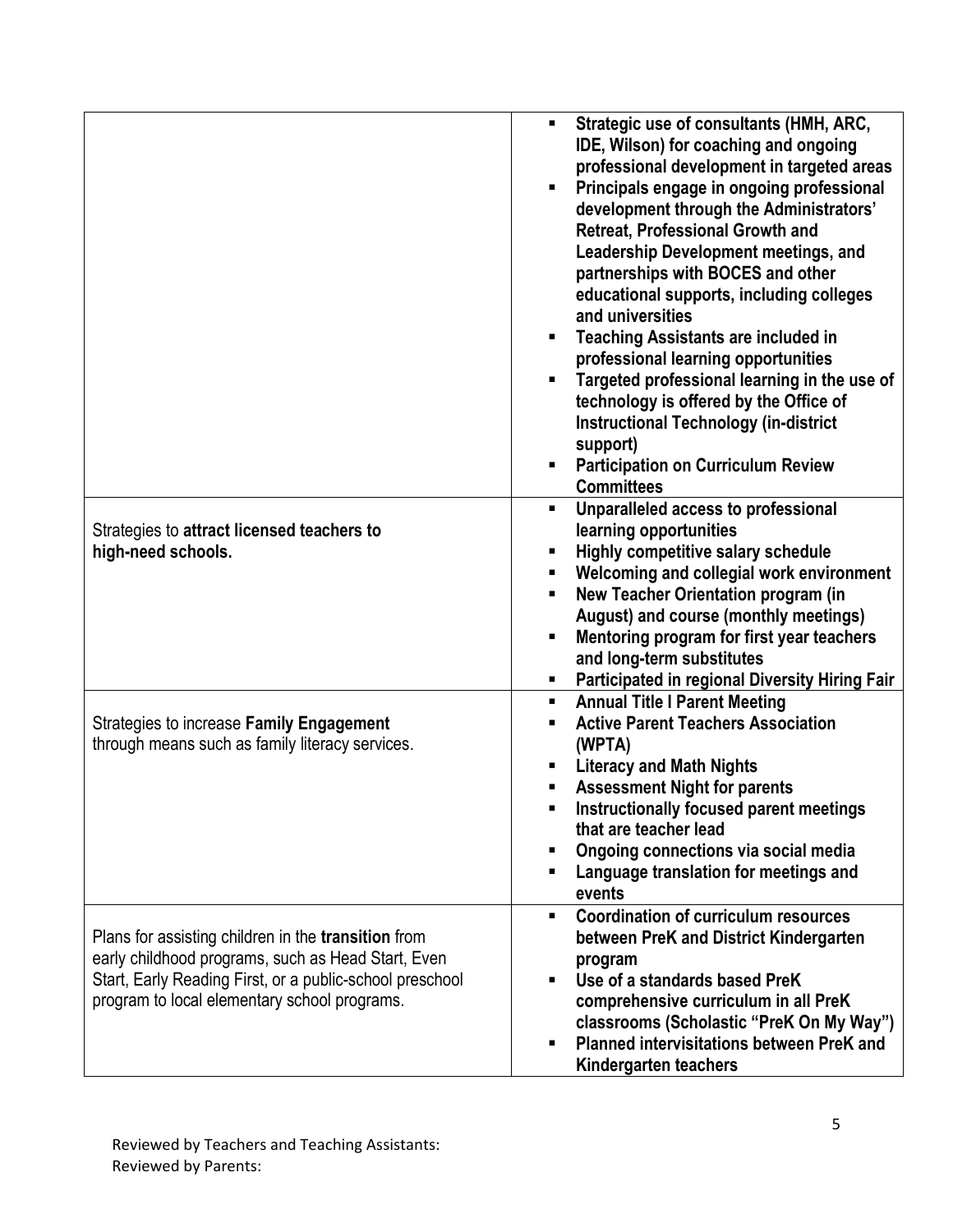|                                                                                                                                                                                                                                                                                                                                                           | Informational meetings for parents about<br>PreK Transition into Kindergarten,<br>including readiness skills<br><b>Districtwide Family Information Center</b><br>provides hands-on assistance to parents<br>registering for Kindergarten<br>Virtual and/or on-site tours and information<br>$\blacksquare$<br>sessions for all incoming families<br>Kindergarten Roundup (meet and greet)<br>and Kindergarten screening appointments<br>with teachers prior to entry                                                                                                                                                                                          |
|-----------------------------------------------------------------------------------------------------------------------------------------------------------------------------------------------------------------------------------------------------------------------------------------------------------------------------------------------------------|---------------------------------------------------------------------------------------------------------------------------------------------------------------------------------------------------------------------------------------------------------------------------------------------------------------------------------------------------------------------------------------------------------------------------------------------------------------------------------------------------------------------------------------------------------------------------------------------------------------------------------------------------------------|
| Measures to include teachers in decisions<br>regarding the use of academic assessments to provide<br>information on, and to improve, the achievement of<br>individual students and the overall instructional program.                                                                                                                                     | <b>Ongoing dialogue at Grade Level Meetings</b><br>٠<br>(GLM) and Faculty meetings<br>Active participation in curriculum review<br>П<br>and core resource selection committees -<br>including decisions about resources,<br>assessments, and common instructional<br>practices                                                                                                                                                                                                                                                                                                                                                                                |
|                                                                                                                                                                                                                                                                                                                                                           | Small, focus group meetings within grade<br>п<br>levels and across departments<br>Use of Grade Level Meetings to review<br>٠<br>academic assessments and results to<br>inform instruction in Math and ELA<br><b>Instructional Coaches meet weekly with</b><br>٠<br>each other and monthly with Curriculum<br>Coordinators to ensure coordination of<br>building-level professional learning and a<br>shared understanding of instructional<br>methods and resources.                                                                                                                                                                                          |
| <b>Effective, timely assistance of interventions for</b><br>students who experience difficulty in attaining the<br>proficient or advanced level of the academic content<br>standards. Students' difficulties must be identified in a timely<br>way and in such a way as to provide information on which to<br>base effective assistance of interventions. | Administer baseline assessments in<br>September, and subsequent mid-year<br>(January) and summative (June)<br>assessments. (mClass, Reading Inventory,<br><b>Math Inventory, Common Formative</b><br>Assessments)<br><b>Administer IRLA and reading assessments</b><br>ш<br>(ongoing throughout the year)<br>Use data to form I-block intervention<br>٠<br>groups that are needs and skills based<br><b>Conduct grade level Response to</b><br>П<br>Intervention (RTI) meetings to review data<br>on a six-week cycle and make instructional<br>decisions to support learning<br>Use of research-based intervention<br>П<br>materials, such as Double Dose of |